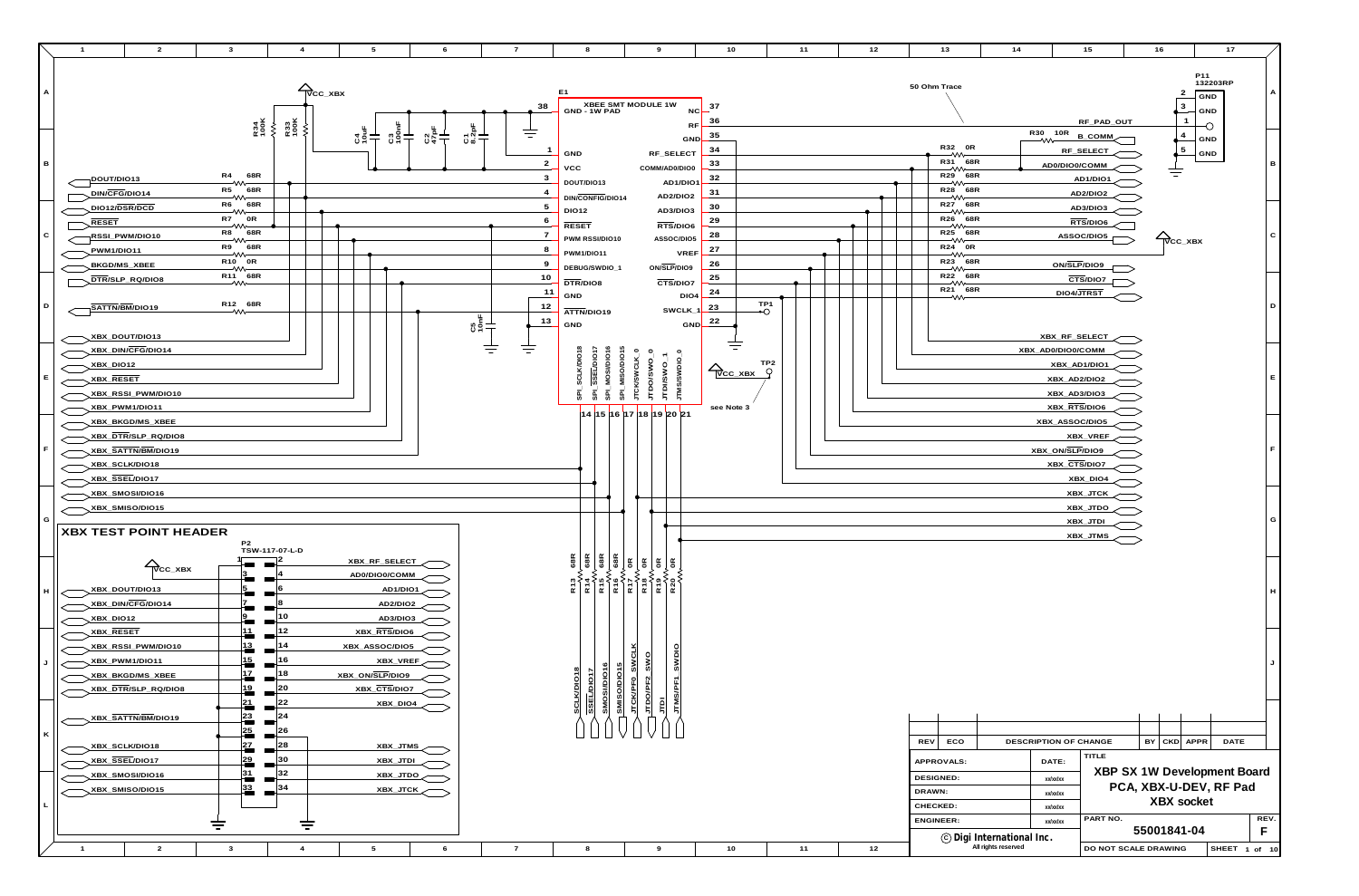**12**



**SHEET 2 of 10**

| 10 | 11                      | 12                             | 13                | 14                        |                                      | 15           | 16                                                           | 17   |             |
|----|-------------------------|--------------------------------|-------------------|---------------------------|--------------------------------------|--------------|--------------------------------------------------------------|------|-------------|
|    |                         |                                |                   |                           |                                      |              |                                                              |      |             |
|    |                         | see Note 1                     |                   |                           |                                      |              |                                                              |      | A           |
|    |                         |                                |                   |                           |                                      |              | see Note 2                                                   |      |             |
|    |                         |                                |                   |                           |                                      |              |                                                              |      |             |
|    |                         | 16                             |                   |                           |                                      |              |                                                              |      | В           |
|    | ADBUS0                  | 17                             |                   |                           | FTDI_SCLK/DIO18                      |              |                                                              |      |             |
|    | ADBUS1                  | 18                             |                   |                           | FTDI_SMOSI/DIO16<br>FTDI_SMISO/DIO15 |              | <b>SPI LINES</b>                                             |      |             |
|    | ADBUS2<br>ADBUS3        | 19                             |                   |                           | FTDI_SSEL/DIO17                      |              |                                                              |      |             |
|    | ADBUS4                  | 21                             |                   |                           | FTDI_ADBUS4                          |              |                                                              |      |             |
|    | ADBUS5                  | 22                             |                   |                           | FTDI_ADBUS5                          |              |                                                              |      | ${\bf C}$   |
|    | ADBUS6                  | 23                             |                   |                           | FTDI_ADBUS6                          |              |                                                              |      |             |
|    | ADBUS7                  | 24                             |                   |                           | FTDI_ADBUS7                          |              |                                                              |      |             |
|    |                         | <b>R54</b><br>26               | 0R                |                           | AD0/DIO0/COMM                        |              |                                                              |      |             |
|    | <b>BDBUS0</b><br>BDBUS1 | ヘハハ<br><b>R55</b><br>27        | 0R                |                           | FTDI_RESET                           |              |                                                              |      | $\mathsf D$ |
|    | BDBUS2                  | ्∿<br><b>R56</b><br>28<br>へハハー | 0R                |                           | <u>AD1/DIO1</u>                      |              |                                                              |      |             |
|    | BDBUS3                  | <b>R57</b><br>29<br>ハハー        | 0R                |                           | AD2/DIO2                             |              |                                                              |      |             |
|    | BDBUS4                  | <b>R58</b><br>30<br>ヘハハー       | 0R                |                           | AD3/DIO3                             |              |                                                              |      |             |
|    | BDBUS5                  | <b>R59</b><br>32<br>ヘハハ        | 0R                |                           | DIO4/JTRST                           |              |                                                              |      |             |
|    | BDBUS6                  | <b>R60</b><br>33<br>ハハー        | 0R                |                           | DIO12/DSR/DCD                        |              |                                                              |      | E           |
|    | BDBUS7                  | <b>R61</b><br>34<br>ヘハハー       | 0R                |                           | ON/SLP/DIO9                          |              |                                                              |      |             |
|    | <b>CDBUS0</b>           | 38                             |                   |                           | FTDI_DIN/CFG/DIO14                   |              |                                                              |      |             |
|    | CDBUS1                  | 39                             |                   |                           | FTDI_DOUT/DIO13                      |              |                                                              |      |             |
|    | CDBUS2                  | 40                             |                   |                           | FTDI_RTS/DIO6                        |              |                                                              |      | $\mathsf F$ |
|    | CDBUS3                  | 41                             |                   |                           | FTDI_CTS/DIO7                        |              | <b>UART LINES</b>                                            |      |             |
|    | CDBUS4                  | 43<br>R62                      | 1K                | FTDI_DTR/SLP_RQ/DIO8      |                                      |              |                                                              |      |             |
|    | CDBUS5                  | 44<br>्∿<br>R63<br>45          | 1K                |                           | FTDI_DSR/DCD                         |              |                                                              |      |             |
|    | CDBUS6                  | 灬<br>46                        |                   |                           | FTDI_SATTN                           |              |                                                              |      |             |
|    | CDBUS7                  | <b>R64</b>                     | 0R                |                           |                                      |              |                                                              |      | G           |
|    | DDBUS0                  | 48<br>^ዖዖ<br><b>R65</b><br>52  | 0R                |                           | <b>PWM1/DIO11</b>                    |              |                                                              |      |             |
|    | DDBUS1                  | ላለአ<br><b>R66</b><br>53        | 0R                |                           | RSSI_PWM/DIO10                       |              |                                                              |      |             |
|    | DDBUS2                  | ヘハハー<br><b>R67</b><br>54       | 0R                |                           | RF_SELECT<br><b>ASSOC/DIO5</b>       |              |                                                              |      |             |
|    | DDBUS3<br>DDBUS4        | ハハィ<br>55                      |                   |                           | FTDI_DDBUS4                          |              |                                                              |      | H           |
|    | DDBUS5                  | 57                             |                   |                           | FTDI_DDBUS5                          |              |                                                              |      |             |
|    | DDBUS6                  | 58                             |                   |                           | FTDI_DDBUS6                          |              |                                                              |      |             |
|    | DDBUS7                  | 59                             |                   |                           | FTDI_DDBUS7                          |              |                                                              |      |             |
|    |                         | 60                             |                   |                           |                                      |              |                                                              |      |             |
|    | PWREN                   | 36                             |                   |                           |                                      |              |                                                              |      | J           |
|    | <b>SUSPEND</b>          |                                |                   |                           |                                      |              |                                                              |      |             |
|    |                         |                                |                   |                           |                                      |              |                                                              |      |             |
|    |                         |                                |                   |                           |                                      |              |                                                              |      |             |
|    |                         |                                |                   |                           |                                      |              |                                                              |      |             |
|    |                         |                                | ECO<br><b>REV</b> |                           | DESCRIPTION OF CHANGE                |              | CKD APPR<br>BY                                               | DATE |             |
|    |                         |                                | APPROVALS:        |                           | DATE:                                | <b>TITLE</b> |                                                              |      |             |
|    |                         |                                | <b>DESIGNED:</b>  |                           | xx/xx/xx                             |              | <b>XBP SX 1W Development Board</b><br>PCA, XBX-U-DEV, RF Pad |      |             |
|    |                         |                                | DRAWN:            |                           | xx/xx/xx                             |              | USB, FTDI, and RESET                                         |      |             |
|    |                         |                                | CHECKED:          |                           | xx/xx/xx                             | PART NO.     |                                                              |      | REV.        |
|    |                         |                                | <b>ENGINEER:</b>  |                           | xx/xx/xx                             |              | 55001841-04                                                  |      | F           |
|    |                         |                                |                   | © Digi International Inc. |                                      |              |                                                              |      |             |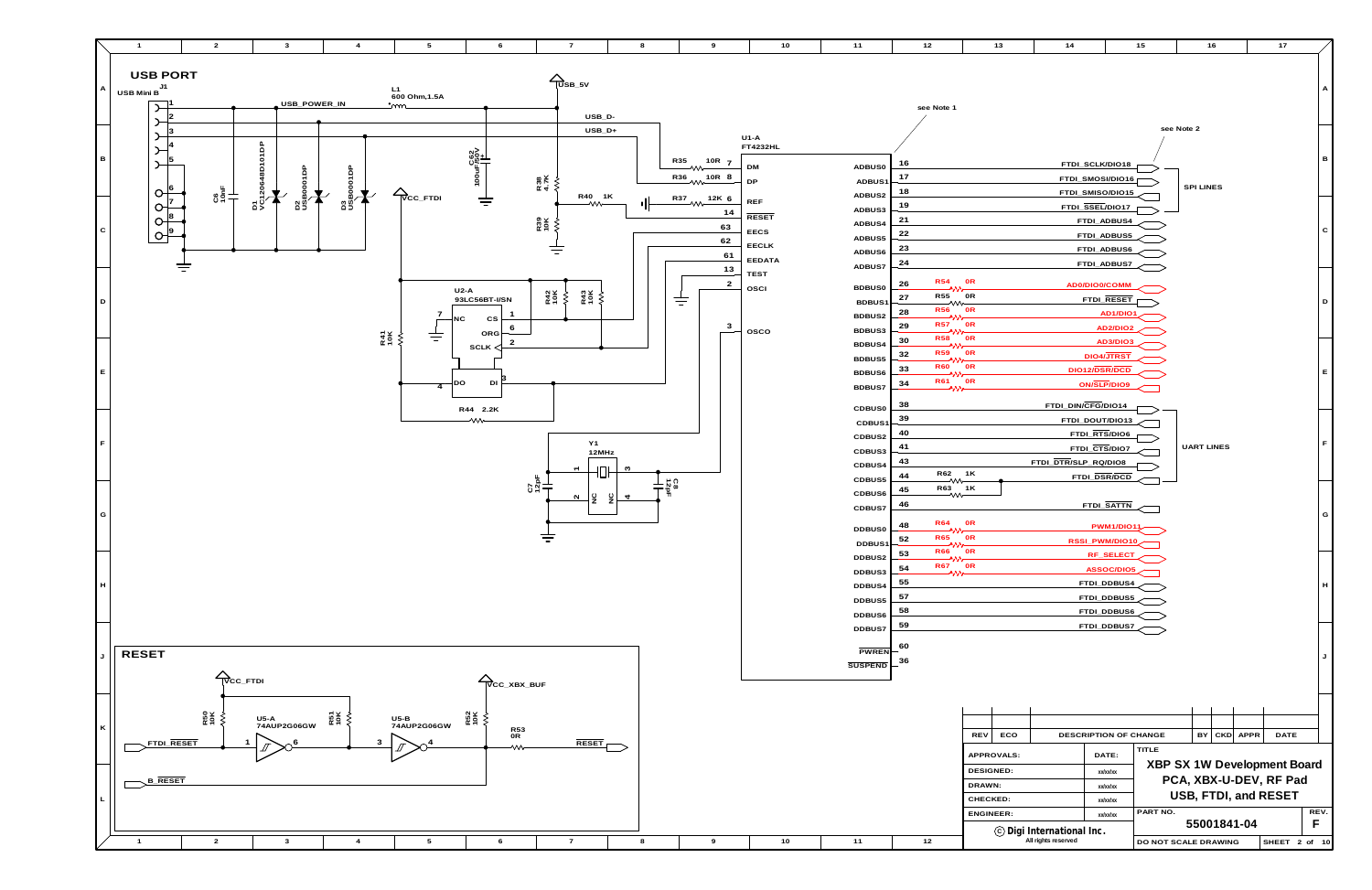

| 10                                      | 11                                    | 12                     | 13                                                                                                                                                                                                                 | 14                                                                                        |                                                                                     | 15                   |                                             | 16                                        |             | 17                                                                                           |                                |
|-----------------------------------------|---------------------------------------|------------------------|--------------------------------------------------------------------------------------------------------------------------------------------------------------------------------------------------------------------|-------------------------------------------------------------------------------------------|-------------------------------------------------------------------------------------|----------------------|---------------------------------------------|-------------------------------------------|-------------|----------------------------------------------------------------------------------------------|--------------------------------|
| DIN/CFG/DIO14<br>TR/ <u>SLP_RQ/DIO8</u> | RTS/DIO6                              |                        | FTDI_SMISO/DIO15<br><b>FTDI_SATTN</b><br>FTDI_DOUT/DIO13<br>FTDI_CTS/DIO7                                                                                                                                          | <b>U8-A</b><br>10<br><b>B1</b><br>9<br><b>B2</b><br>8<br>B <sub>3</sub><br>$\overline{7}$ | 12<br>$\overline{OE}$<br>2<br>A <sub>1</sub><br>3<br>A2<br>4<br>A <sub>3</sub><br>5 | NLSV4T244MUTAG       | SMISO/DIO15<br>SATTN/BM/DIO19<br>DOUT/DIO13 | TRANS_OE<br>$\overline{\text{CTS}}$ /DIO7 |             |                                                                                              | $\boldsymbol{\mathsf{A}}$<br>в |
| DIN/CFG/DIO14<br>TR/SLP_RQ/DIO8         | RTS/DIO6                              |                        | FTDI_SMISO/DIO15<br><b>FTDI_SATTN</b><br>FTDI_DOUT/DIO13                                                                                                                                                           | B4<br><b>R76</b><br><b>R77</b><br><b>R78</b>                                              | A4<br>0 <sub>R</sub><br>0 <sub>R</sub><br>0 <sub>R</sub>                            |                      | SMISO/DIO15<br>SATTN/BM/DIO19<br>DOUT/DIO13 |                                           |             |                                                                                              | $\mathbf C$                    |
|                                         |                                       |                        | FTDI_CTS/DIO7                                                                                                                                                                                                      | <b>R79</b><br>^ዖዖ<br>see Note 4                                                           | 0R                                                                                  |                      |                                             | CTS/DIO7                                  |             |                                                                                              | D                              |
|                                         |                                       |                        |                                                                                                                                                                                                                    |                                                                                           |                                                                                     |                      |                                             |                                           |             |                                                                                              | $\mathsf E$                    |
| 28<br>24                                |                                       |                        | The RS-232 transceiver will only be used<br>on the certifications variant. The<br>regulator, FTDI chip, translators, and<br>all other unnecessary components will be<br>removed. This will allow the certification |                                                                                           |                                                                                     |                      |                                             |                                           |             |                                                                                              | $\mathsf F$                    |
| $\overline{2}$                          | 1- = 0<br>"T" 뒤 03                    |                        | lab to accurately test the module.                                                                                                                                                                                 |                                                                                           |                                                                                     |                      |                                             |                                           |             |                                                                                              | G                              |
| 14<br>13<br>12                          | DIO12/DSR/DCD                         | CTS/DIO7<br>DOUT/DIO13 |                                                                                                                                                                                                                    |                                                                                           |                                                                                     |                      |                                             |                                           |             |                                                                                              | H                              |
| $\frac{20}{1}$<br>19<br>18              | DIN/CFG/DIO14<br>DTR/SLP_RQ/DIO8      |                        |                                                                                                                                                                                                                    |                                                                                           |                                                                                     |                      |                                             |                                           |             |                                                                                              | J                              |
| 17<br>- 16<br>15                        |                                       | RTS/DIO6               | <b>REV</b><br>ECO                                                                                                                                                                                                  | DESCRIPTION OF CHANGE                                                                     |                                                                                     | <b>TITLE</b>         | BY                                          | <b>CKD</b>                                | <b>APPR</b> | DATE                                                                                         |                                |
| 23<br>,22                               | <b>R81</b><br>10K<br>$\sqrt{C}C_3$ V3 |                        | APPROVALS:<br><b>DESIGNED:</b><br>DRAWN:<br>CHECKED:<br><b>ENGINEER:</b>                                                                                                                                           |                                                                                           | DATE:<br>xx/xx/xx<br>xx/xx/xx<br>xx/xx/xx<br>xx/xx/xx                               | PART NO.             |                                             |                                           |             | <b>XBP SX 1W Development Board</b><br>PCA, XBX-U-DEV, RF Pad<br>FTDI I/O and DB9 Connections | REV.                           |
| 10                                      | 11                                    | 12                     |                                                                                                                                                                                                                    | © Digi International Inc.<br>All rights reserved                                          |                                                                                     | DO NOT SCALE DRAWING | 55001841-04                                 |                                           |             | SHEET 3 of 10                                                                                | F                              |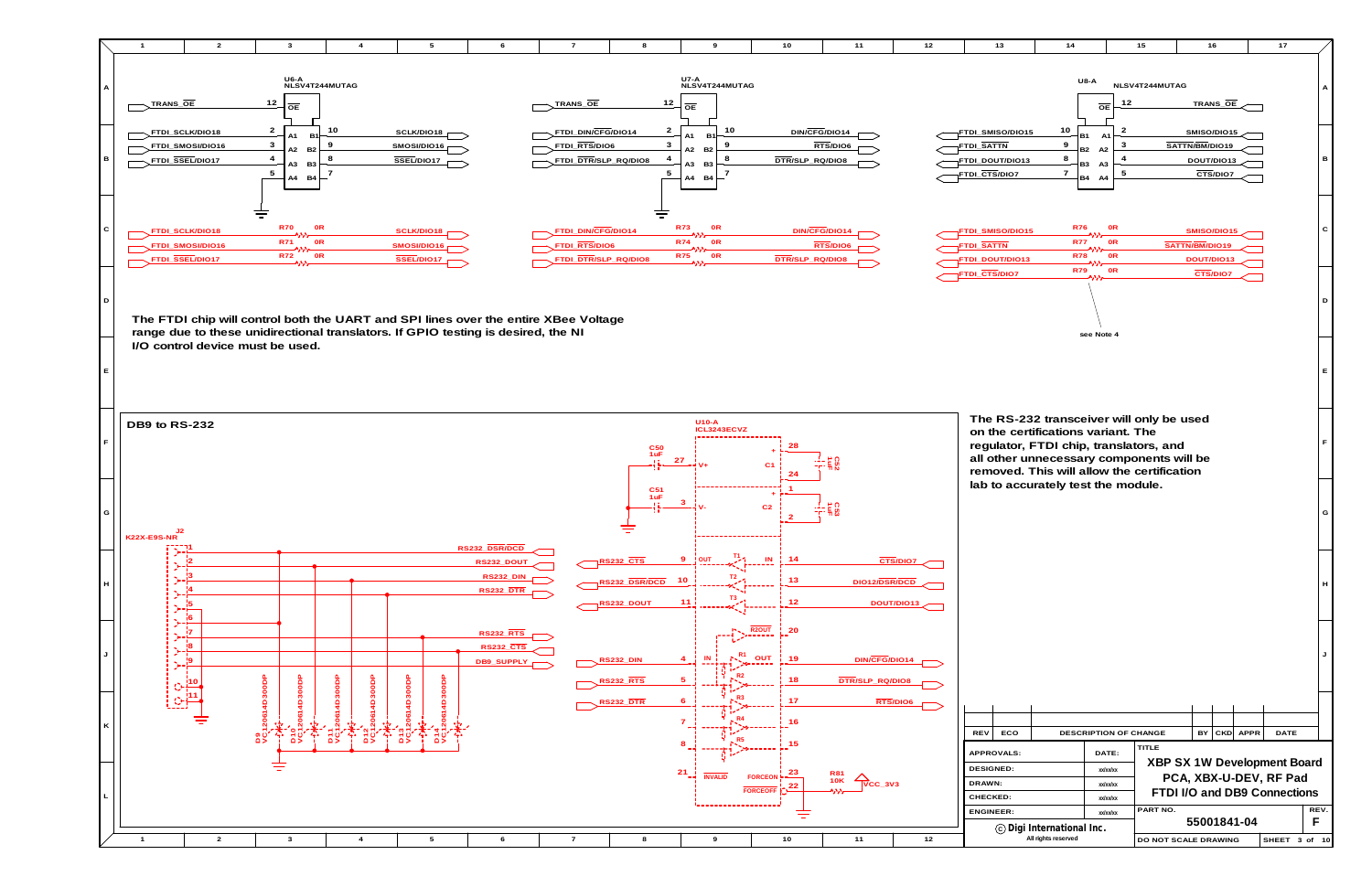

| 10                                     | 11                   | 12                               | 13                             | 14                                               |                       | 15                          | 16            |          |          | 17                        |                 |
|----------------------------------------|----------------------|----------------------------------|--------------------------------|--------------------------------------------------|-----------------------|-----------------------------|---------------|----------|----------|---------------------------|-----------------|
|                                        |                      |                                  |                                | $U9-A$<br><b>TS5A23159DGS</b>                    |                       |                             |               |          |          |                           |                 |
|                                        |                      | ANALOG_DIGITAL_SELECT            |                                | $1$   IN1 $\overline{1}$                         | COM <sup>1</sup> 10   |                             | AD0/DIO0/COMM |          |          |                           | A               |
|                                        |                      | NI_ADO                           |                                | $2 \nmid NO1$                                    | $NC1$ 9               |                             |               | NI_DIO0  |          |                           |                 |
|                                        |                      |                                  | 5                              | i IN2 i                                          | $COM2$ 6              |                             |               | AD1/DIO1 |          |                           | $\, {\bf B} \,$ |
|                                        |                      | $NI$ <sub><math>AD1</math></sub> | 4                              | $!$ NO <sub>2</sub>                              | $NC2$ 7               |                             |               | NI_DIO1  |          |                           |                 |
|                                        |                      |                                  |                                | R111 0R                                          |                       |                             |               |          |          |                           | ${\bf C}$       |
|                                        |                      | NI_AD0<br>NI_DIO0                |                                | 一个八八一<br>R112 0R<br>一个八一                         |                       |                             | AD0/DIO0/COMM |          |          |                           |                 |
|                                        |                      | $NI$ <sub><math>AD1</math></sub> |                                | R113 0R<br>へいん<br>R114 OR                        |                       |                             |               | AD1/DIO1 |          |                           |                 |
|                                        |                      | NI_DIO1                          |                                | $\rightarrow$                                    |                       |                             |               |          |          |                           | D               |
|                                        |                      |                                  |                                |                                                  |                       |                             |               |          |          |                           |                 |
|                                        |                      |                                  |                                |                                                  |                       |                             |               |          |          |                           | E.              |
|                                        |                      |                                  |                                |                                                  |                       |                             |               |          |          |                           |                 |
|                                        |                      |                                  |                                |                                                  |                       |                             |               |          |          |                           | F               |
|                                        |                      |                                  |                                |                                                  |                       |                             |               |          |          |                           |                 |
|                                        |                      |                                  |                                |                                                  |                       |                             |               |          |          |                           |                 |
|                                        |                      |                                  |                                |                                                  |                       |                             |               |          |          |                           | G               |
| <b>R92</b>                             | 0R                   |                                  |                                |                                                  |                       |                             |               |          |          |                           |                 |
| ヘハハ                                    |                      | NI_AD0                           |                                |                                                  |                       |                             |               |          |          |                           | H               |
| <b>R93</b>                             | 0R                   | RSSI_PWM/DIO10                   |                                |                                                  |                       |                             |               |          |          |                           |                 |
| ヘパパ<br><b>R94</b><br>ヘハハ<br><b>R95</b> | 0R<br>0 <sub>R</sub> | ON/SLP/DIO9                      |                                |                                                  |                       |                             |               |          |          |                           |                 |
| ヘハハ<br>R96<br>ヘハハ                      | 0 <sub>R</sub>       | RTS/DIO6<br><b>AD3/DIO3</b>      |                                |                                                  |                       |                             |               |          |          |                           | J               |
|                                        |                      |                                  |                                |                                                  |                       |                             |               |          |          |                           |                 |
|                                        |                      |                                  |                                |                                                  |                       |                             |               |          |          |                           |                 |
|                                        |                      |                                  | <b>REV</b><br>ECO              |                                                  | DESCRIPTION OF CHANGE | <b>TITLE</b>                | BY            |          | CKD APPR | <b>DATE</b>               |                 |
|                                        |                      |                                  | APPROVALS:<br><b>DESIGNED:</b> |                                                  | DATE:<br>xx/xx/xx     | XBP SX 1W Development Board |               |          |          |                           |                 |
|                                        |                      |                                  | DRAWN:                         |                                                  | xx/xx/xx              |                             |               |          |          | PCA, XBX-U-DEV, RF Pad    |                 |
|                                        |                      |                                  | CHECKED:                       |                                                  | xx/xx/xx              |                             |               |          |          | NI Device I/O Connections |                 |
|                                        |                      |                                  | <b>ENGINEER:</b>               |                                                  | xx/xx/xx              | PART NO.                    | 55001841-04   |          |          |                           | REV.<br>F       |
| 10                                     | $11$                 | 12                               |                                | © Digi International Inc.<br>All rights reserved |                       | DO NOT SCALE DRAWING        |               |          |          | SHEET 4 of 10             |                 |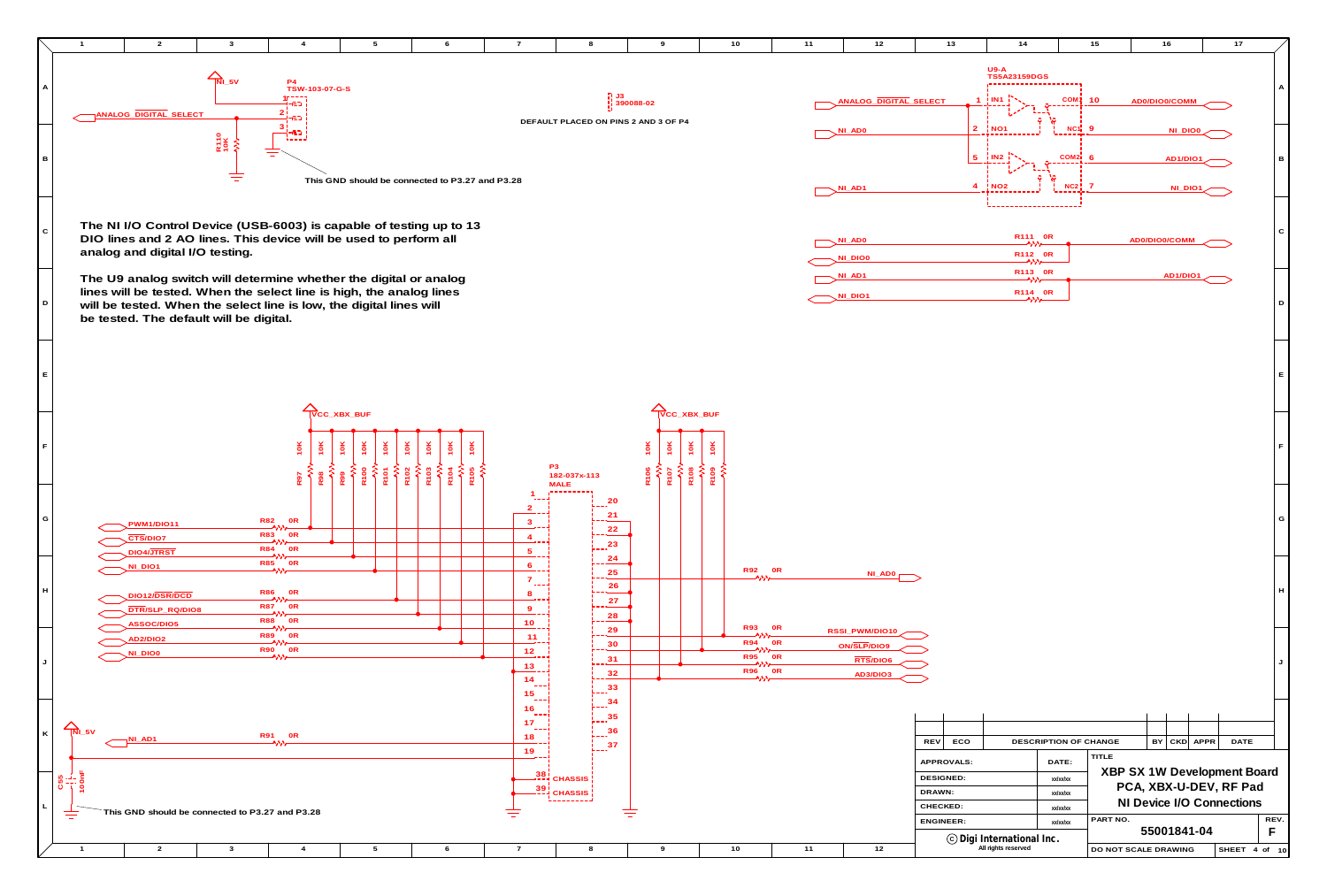|  |  |  |  |  |  | (c) Digi International Inc. |                                           |
|--|--|--|--|--|--|-----------------------------|-------------------------------------------|
|  |  |  |  |  |  | All righte recensed<br>.    | <b>SCALE DRAWING</b><br><b>LDO NOT SC</b> |

**L**



|             | $\overline{2}$                                                                                     | $\mathbf{3}$                                                                         | $\overline{4}$                            | $5\overline{5}$                                                         | 6 | $\overline{7}$ | 8 | 9              | 10                                                                       | 11                                                                                                                                                                 | 12                                        | 13                                                                    | 14 | 15                                           | 16                          |
|-------------|----------------------------------------------------------------------------------------------------|--------------------------------------------------------------------------------------|-------------------------------------------|-------------------------------------------------------------------------|---|----------------|---|----------------|--------------------------------------------------------------------------|--------------------------------------------------------------------------------------------------------------------------------------------------------------------|-------------------------------------------|-----------------------------------------------------------------------|----|----------------------------------------------|-----------------------------|
|             | <b>TEST POINTS</b>                                                                                 |                                                                                      |                                           |                                                                         |   |                |   | <b>HEADERS</b> |                                                                          |                                                                                                                                                                    |                                           |                                                                       |    | <b>BUTTONS</b>                               |                             |
| A           | POWER_IN                                                                                           | TP3<br>O<br>$T_{\bigcirc}^{P4}$                                                      | FTDI_ADBUS4<br>FTDI_ADBUS5                | $T_{Q}^{P14}$<br>$\bigcirc$                                             |   |                |   |                | VCC_XBX_BUF                                                              | <b>CYCLONE PROGRAMMING</b><br>P8<br>TSS-103-01-G-D<br><mark>아고그 도거</mark><br><b>무고그 도</b> 거                                                                        |                                           |                                                                       |    | SW1<br>TL3301AF260QG<br>3<br>$\vert 4 \vert$ | <b>RES</b>                  |
| в           | 三<br>$\sum_{\text{UBB}_5\vee}$<br>$\triangle$ <sub>VCC_3V3</sub><br>$\triangle$ <sub>VCC_XBX</sub> | TP <sub>5</sub><br>TP <sub>6</sub><br>$T_{\rho}^{\text{P7}}$                         | FTDI_ADBUS6<br>FTDI_ADBUS7                | $\bigcirc_{\bullet}^{TP16}$<br>$\bigcirc$ <sup>TP17</sup><br>$\bigcirc$ |   |                |   | RESET          | R135 OR                                                                  | jero crej <sup>3</sup><br>ilea eall<br>Talaitea<br>专                                                                                                               | BKGD/MS_XBEE                              |                                                                       |    | $\equiv$                                     | $\frac{2}{ }$               |
| $\mathbf C$ | $\triangle$ <sub>VCC_XBX_BUF</sub>                                                                 | $T_{\bigcirc}^{\text{P8}}$<br>тр9<br>О                                               | FTDI_DDBUS4<br>FTDI_DDBUS5<br>FTDI_DDBUS6 | $\bigcirc$ <sup>TP20</sup>                                              |   |                |   |                |                                                                          |                                                                                                                                                                    |                                           |                                                                       |    | SW2<br>TL3301AF260QG<br>3<br>$\overline{4}$  | <b>CON</b><br>$\frac{2}{ }$ |
| D           | 吉<br>$\sum_{VCC\_FTDI}$<br>$\sum$ FTDI_1V8                                                         | $\mathsf{T}^\mathsf{P10}_\mathsf{Q}$<br>$T^{P11}_{\bigcirc}$<br>$T_{\bigcirc}^{P12}$ | FTDI_DDBUST                               | $\Gamma$ P <sub>21</sub>                                                |   |                |   |                | $\sum_{\text{VCC}\_\text{XBX}\_\text{BUF}}$                              | EMBER/INSIGHT<br>P9<br>$40 - - - - - - - 12$<br>(ಸಾಂಗ್ರ                                                                                                            | FTSH-105-01-F-DV-K-P                      | JTDO/PF2_SWO                                                          |    | 吉                                            |                             |
|             | 吉<br>DB9_SUPPLY<br>- Label TP3 "Power In" and TP4 as "GND". Place them near P7.                    | TP13<br>Q                                                                            |                                           |                                                                         |   |                |   |                | DIO4/JTRST<br><u>JTMS/PF1_SWDIO</u><br>AD <sub>1</sub> /DIO <sub>1</sub> | $\frac{3\mathbf{i}}{2\sqrt{2}}$ and<br>$=$ $\frac{5}{1}$<br>$c = \frac{16}{15}$<br>် zijin<br>ကိုးသ<br>$c = \frac{18}{15}$<br>$\frac{9!}{1}$ -3 c- $\frac{110}{1}$ | R136 OR                                   | JTDI <sub>r</sub><br>JTCK/PF0_SWCLK<br><b>RESET</b><br>SATTN/BM/DIO19 |    |                                              |                             |
| E           | - Label TP5 "USB 5V" and place it near J1.                                                         |                                                                                      |                                           |                                                                         |   |                |   |                |                                                                          | المستشمستا<br>亏                                                                                                                                                    |                                           |                                                                       |    |                                              |                             |
|             | - Label TP6 "3.3V" and place near P5 and P6.                                                       |                                                                                      |                                           |                                                                         |   |                |   |                |                                                                          |                                                                                                                                                                    |                                           |                                                                       |    |                                              |                             |
|             | - Label TP7 "VCC XBX" and place near the XBX module.                                               |                                                                                      |                                           |                                                                         |   |                |   |                |                                                                          |                                                                                                                                                                    |                                           |                                                                       |    |                                              |                             |
| F.          | - Label TP8 "VCC XBX BUFF" and place it anywhere.                                                  |                                                                                      |                                           |                                                                         |   |                |   |                | $\sum_{\text{VCC}\_\text{XBX}\_\text{BUF}}$                              | <b>JTAG SEGGER</b><br>P10<br>TST-110-01-G-D                                                                                                                        |                                           |                                                                       |    |                                              |                             |
|             | $\vert$ - Label TP9 "GND" and place it near TP7.                                                   |                                                                                      |                                           |                                                                         |   |                |   |                |                                                                          | 1555555512<br>1 <mark>405 - 004</mark> 1<br>$\frac{3}{1}$ $\frac{1}{1}$                                                                                            |                                           |                                                                       |    |                                              |                             |
| G           | - Label TP10 "VCC FTDI", TP11 "1.8V", and TP12 "GND". Place them near U1.                          |                                                                                      |                                           |                                                                         |   |                |   |                | <u>וסדע</u> ר<br>JTMS/PF1_SWDIO                                          | $\frac{5}{1}$<br>-C2H<br>$\frac{7}{1}$ ca<br><b>CZHF</b>                                                                                                           |                                           |                                                                       |    |                                              |                             |
|             | - Label TP13 "DB9 VCC" and place near J2.                                                          |                                                                                      |                                           |                                                                         |   |                |   |                | JTCK/PF0_SWCLK                                                           | 9 i<br>きこつ<br><b>CIH</b><br>FCD.                                                                                                                                   | $\frac{1}{2}$ 10<br>$\sim$ co- $^{112}$ . |                                                                       |    |                                              |                             |
|             | - Place TP14-TP21 near U1<br>- Label TP14-TP17 as "A4" - "A7"                                      |                                                                                      |                                           |                                                                         |   |                |   |                | JTDO/PF2_SWO<br>R137 OR<br>$\neg$ RESET                                  | $\frac{13}{1}$ -22<br>- CSH<br>15¦<br>-C                                                                                                                           | !14                                       |                                                                       |    |                                              |                             |
| H           | - Label TP18-TP21 as "D4" - "D7"                                                                   |                                                                                      |                                           |                                                                         |   |                |   |                |                                                                          | $17\frac{1}{112}$ can $18$<br>$19^{1}_{11}$<br>L______J                                                                                                            |                                           |                                                                       |    |                                              |                             |
| J           |                                                                                                    |                                                                                      |                                           |                                                                         |   |                |   |                |                                                                          |                                                                                                                                                                    | ਵ                                         |                                                                       |    |                                              |                             |
| K           |                                                                                                    |                                                                                      |                                           |                                                                         |   |                |   |                |                                                                          |                                                                                                                                                                    |                                           | ECO<br>REV                                                            |    | DESCRIPTION OF CHANGE<br>منصبط ا             | $\mathsf{BY}$               |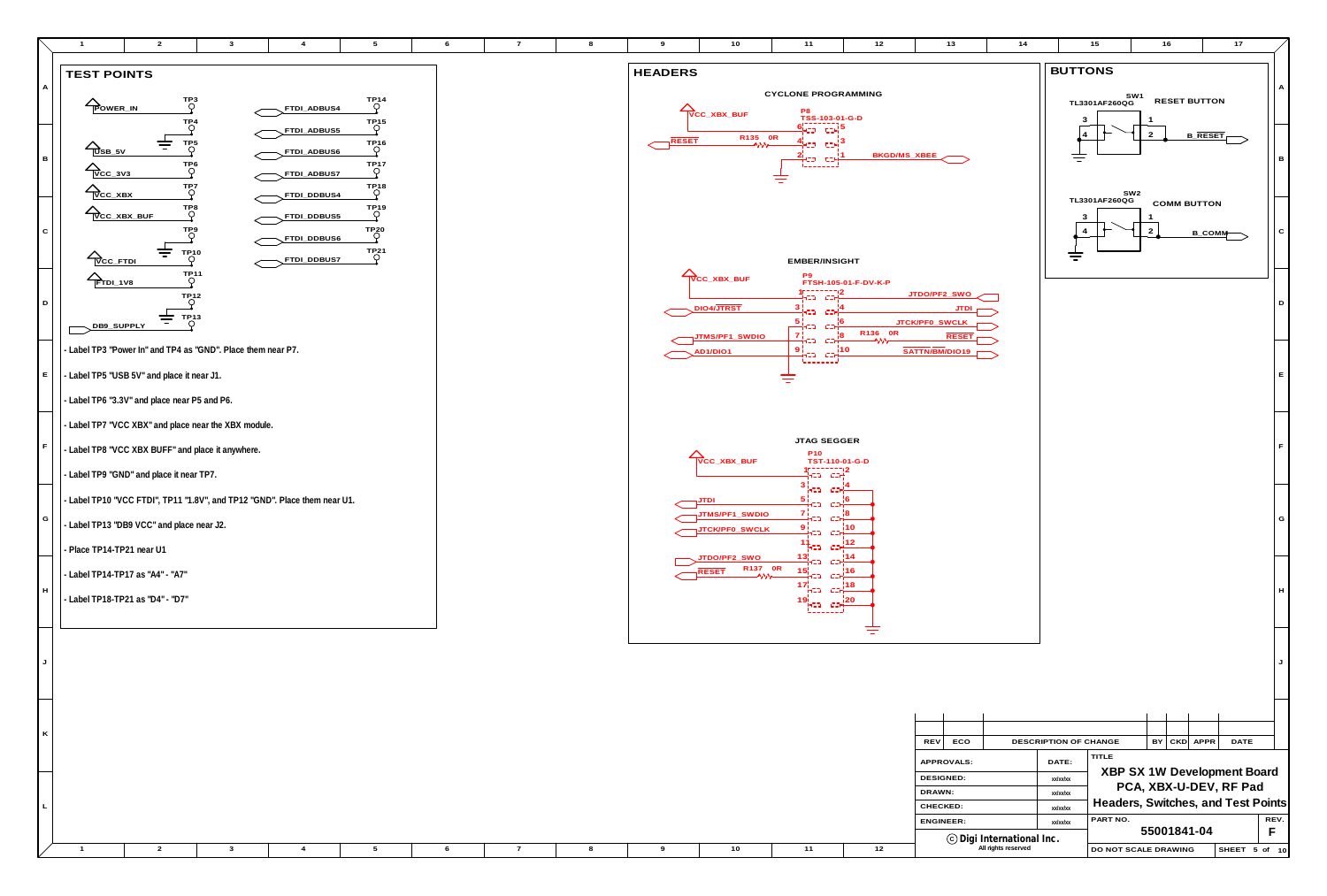

| $\overline{10}$ | $11$                | $12$                | $13$                           | $14$                                                        |                       | 15                          |    | 16 |                  | $17$                   |              |
|-----------------|---------------------|---------------------|--------------------------------|-------------------------------------------------------------|-----------------------|-----------------------------|----|----|------------------|------------------------|--------------|
|                 |                     |                     |                                |                                                             |                       |                             |    |    |                  |                        | $\mathsf A$  |
|                 |                     |                     |                                |                                                             |                       |                             |    |    |                  |                        |              |
|                 |                     |                     |                                |                                                             |                       |                             |    |    |                  |                        |              |
|                 |                     |                     |                                |                                                             |                       |                             |    |    |                  |                        |              |
|                 |                     |                     |                                |                                                             |                       |                             |    |    |                  |                        | $\, {\bf B}$ |
|                 |                     |                     |                                | $\sum_{\text{VCC}_3}$                                       |                       |                             |    |    |                  |                        |              |
|                 |                     | L4<br>730 Ohm/3A    |                                |                                                             |                       |                             |    |    |                  |                        |              |
| R46             |                     | <u>•്നന</u>         |                                |                                                             |                       |                             |    |    |                  |                        | $\mathbf C$  |
| 31.6K 0.1%      | C19<br>100uF<br>C18 | C20<br>100uF<br>C21 | $rac{22}{1004}$                | C23<br>MOVE/10V<br>680uF/10V                                |                       |                             |    |    |                  |                        |              |
| R47<br>10K      |                     |                     |                                |                                                             |                       |                             |    |    |                  |                        |              |
|                 |                     |                     |                                |                                                             |                       |                             |    |    |                  |                        | $\mathsf D$  |
|                 |                     |                     |                                |                                                             |                       |                             |    |    |                  |                        |              |
|                 |                     |                     |                                |                                                             |                       |                             |    |    |                  |                        |              |
|                 |                     |                     |                                |                                                             |                       |                             |    |    |                  |                        |              |
|                 |                     |                     |                                |                                                             |                       |                             |    |    |                  |                        | $\mathsf E$  |
|                 |                     |                     |                                |                                                             |                       |                             |    |    |                  |                        |              |
|                 |                     |                     |                                |                                                             |                       |                             |    |    |                  |                        |              |
|                 |                     |                     |                                |                                                             |                       |                             |    |    |                  |                        | F            |
|                 |                     |                     |                                |                                                             |                       |                             |    |    |                  |                        |              |
|                 |                     |                     |                                |                                                             |                       |                             |    |    |                  |                        |              |
|                 |                     |                     |                                |                                                             |                       |                             |    |    |                  |                        | $\mathsf{G}$ |
|                 |                     |                     |                                |                                                             |                       |                             |    |    |                  |                        |              |
|                 |                     |                     |                                |                                                             |                       |                             |    |    |                  |                        |              |
|                 |                     |                     |                                |                                                             |                       |                             |    |    |                  |                        |              |
|                 |                     |                     |                                |                                                             |                       |                             |    |    |                  |                        | H            |
|                 |                     |                     |                                |                                                             |                       |                             |    |    |                  |                        |              |
|                 |                     |                     |                                |                                                             |                       |                             |    |    |                  |                        |              |
|                 |                     |                     |                                |                                                             |                       |                             |    |    |                  |                        | J            |
|                 |                     |                     |                                |                                                             |                       |                             |    |    |                  |                        |              |
|                 |                     |                     |                                |                                                             |                       |                             |    |    |                  |                        |              |
|                 |                     |                     |                                |                                                             |                       |                             |    |    |                  |                        |              |
|                 |                     |                     | REV<br>ECO                     |                                                             | DESCRIPTION OF CHANGE | <b>TITLE</b>                | BY |    | CKD APPR         | <b>DATE</b>            |              |
|                 |                     |                     | APPROVALS:<br><b>DESIGNED:</b> |                                                             | DATE:<br>xx/xx/xx     | XBP SX 1W Development Board |    |    |                  |                        |              |
|                 |                     |                     | DRAWN:                         |                                                             | xx/xx/xx              |                             |    |    |                  | PCA, XBX-U-DEV, RF Pad |              |
|                 |                     |                     | CHECKED:<br><b>ENGINEER:</b>   |                                                             | xx/xx/xx              | PART NO.                    |    |    | Power - Supplies |                        | REV.         |
|                 |                     |                     |                                | $\copyright$ Digi International Inc.<br>All rights reserved | xx/xx/xx              |                             |    |    | 55001841-04      |                        | F            |
| 10              | $11$                | 12                  |                                |                                                             |                       | DO NOT SCALE DRAWING        |    |    |                  | SHEET 6 of 10          |              |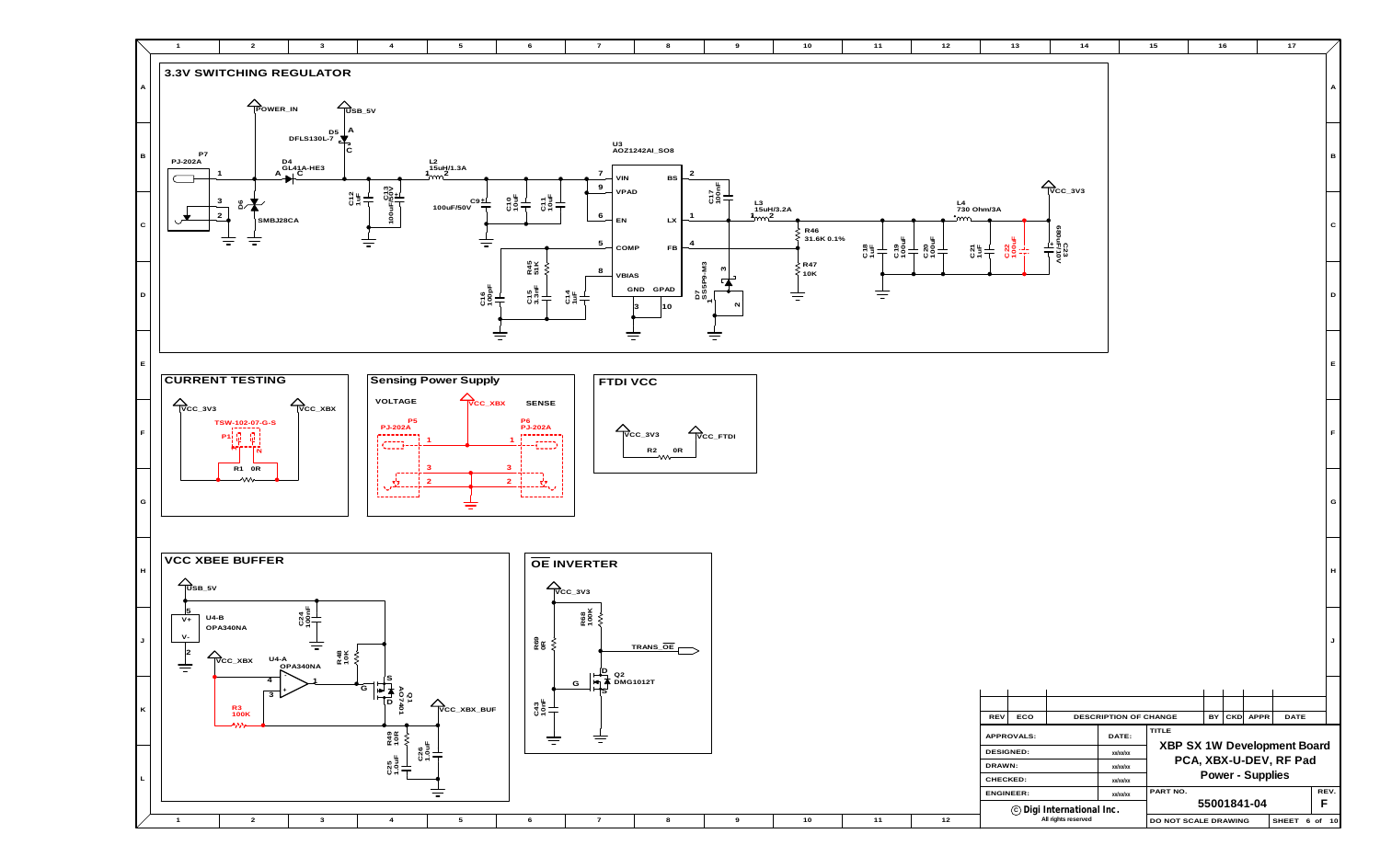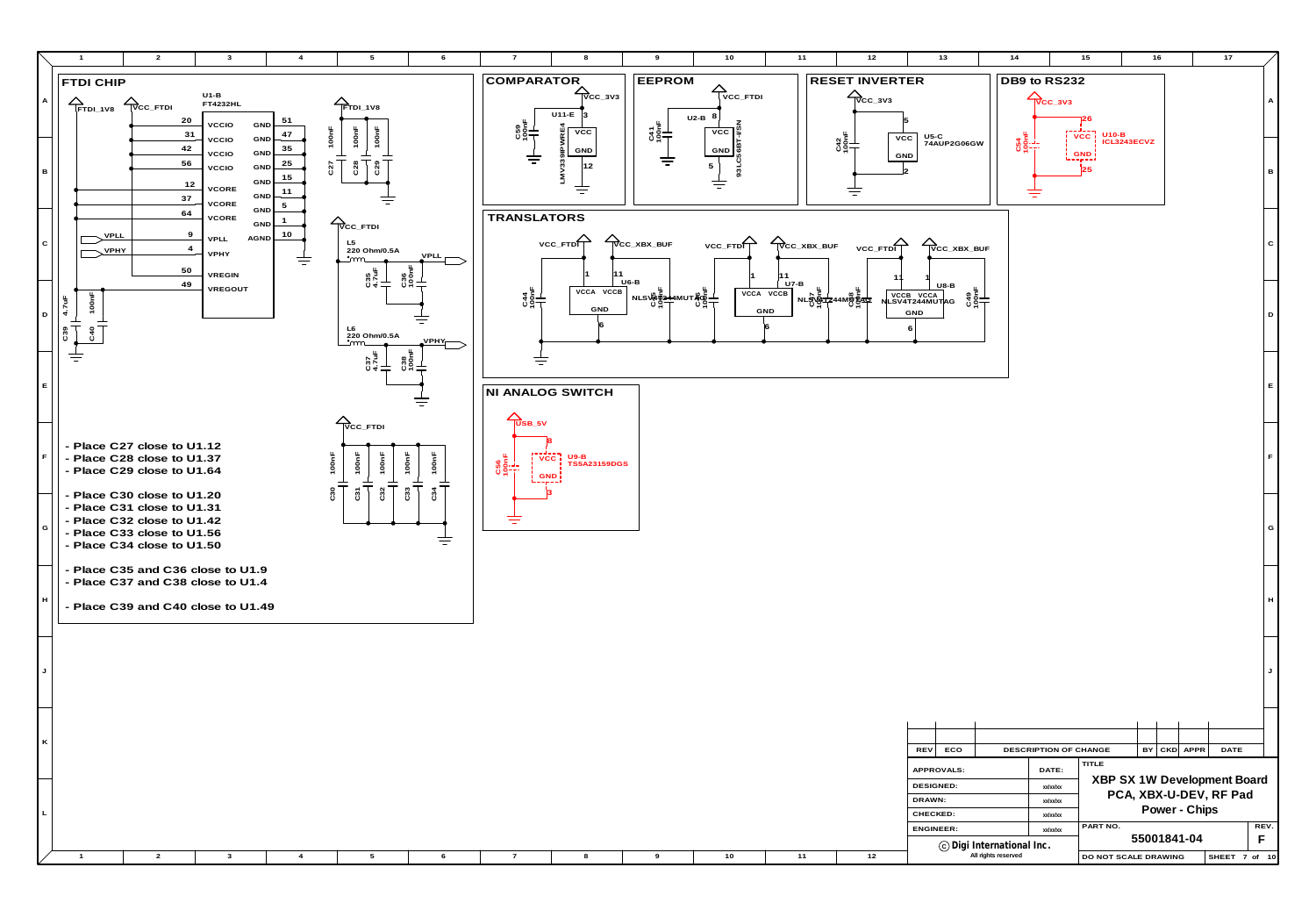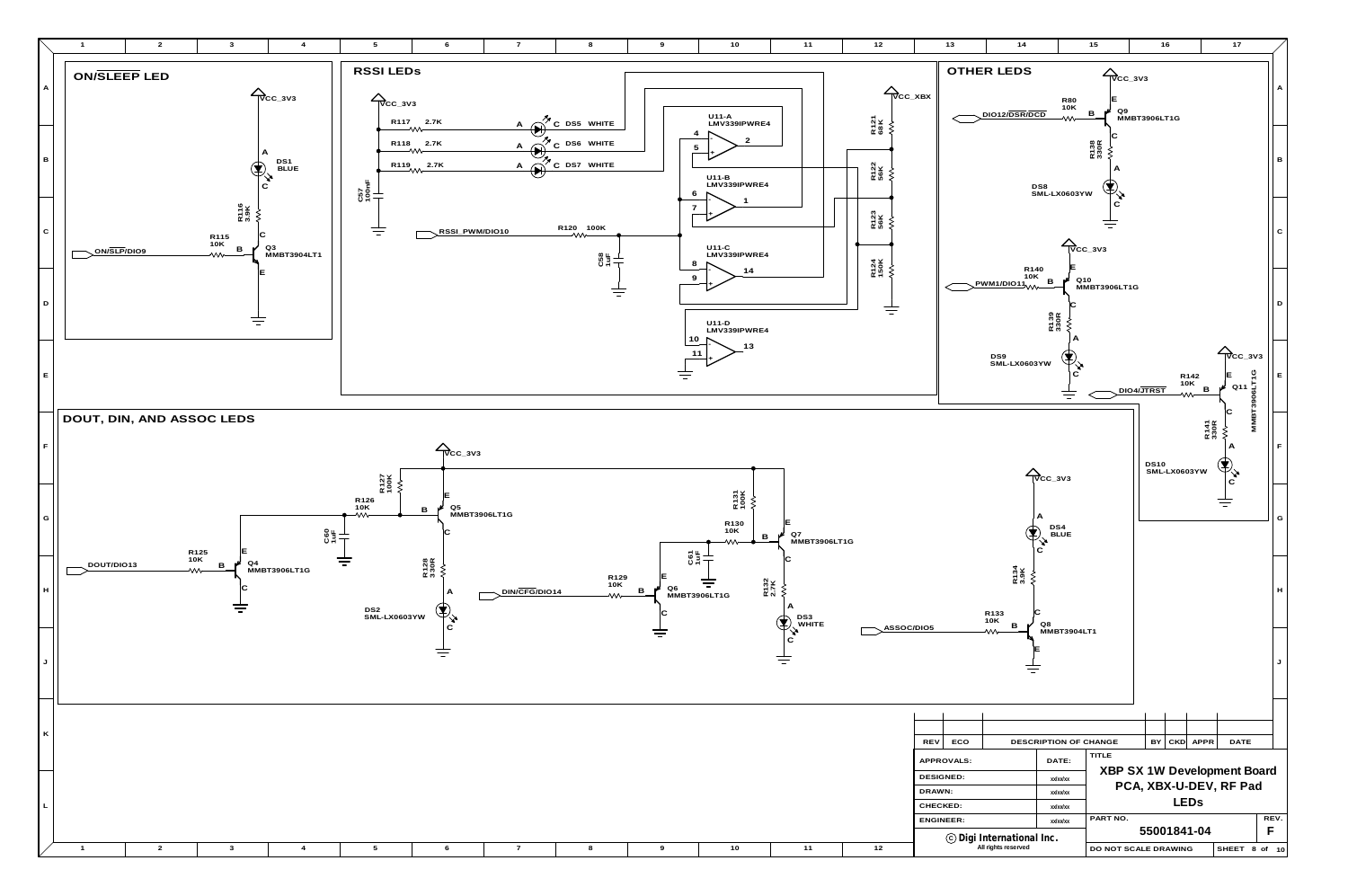|   |   | $\overline{1}$  | $\overline{2}$                               | $\mathbf{3}$                    |                |                                                                                                                                                                 |   | $\overline{7}$ |   |   | 10 | 11 | 12 | 13                             | 14                                                          | 15                               | 16                   | 17                                        |
|---|---|-----------------|----------------------------------------------|---------------------------------|----------------|-----------------------------------------------------------------------------------------------------------------------------------------------------------------|---|----------------|---|---|----|----|----|--------------------------------|-------------------------------------------------------------|----------------------------------|----------------------|-------------------------------------------|
|   |   | <b>Notes</b>    |                                              |                                 |                |                                                                                                                                                                 |   |                |   |   |    |    |    |                                |                                                             |                                  |                      |                                           |
|   |   |                 |                                              |                                 |                | 1. The FT4232H chip has 4 separate I/O ports. Each of these ports can be set to<br>different modes at any time. Only one mode can be set on a port at a time.   |   |                |   |   |    |    |    |                                |                                                             |                                  |                      |                                           |
|   |   |                 |                                              |                                 |                | All of the ports can be set to serial, asynchronous bit-bang, or synchronous<br>bit-bang. Only ports A and B can be set to MPSSE mode, which includes SPI,      |   |                |   |   |    |    |    |                                |                                                             | E2<br>30009468-03                |                      |                                           |
|   |   |                 | whenever plugged in. This cannot be changed. |                                 |                | I2C, and JTAG modes. The default state for all of the ports will be UART                                                                                        |   |                |   |   |    |    |    | PCB1<br>30009462-03<br>PCB     |                                                             | <b>STRATE</b>                    |                      |                                           |
|   |   |                 | divisor and must be an integer:              |                                 |                | 2. The FT4232H chip supports two modes for the SPI clock. The first mode supports<br>speeds from 92 Hz to 6 MHz and follows the equation below (CD is the clock |   |                |   |   |    |    |    |                                |                                                             |                                  |                      |                                           |
| C |   |                 |                                              | $f = 12MHz / (2 * (1 + CD))$    |                |                                                                                                                                                                 |   |                |   |   |    |    |    |                                |                                                             |                                  |                      |                                           |
|   |   | equation below: |                                              |                                 |                | The other mode can handle speeds between 460 Hz and 30 MHz and follows the                                                                                      |   |                |   |   |    |    |    | Rubber feet                    |                                                             |                                  |                      |                                           |
|   |   |                 |                                              | $f = 60$ MHz / $(2 * (1 + CD))$ |                |                                                                                                                                                                 |   |                |   |   |    |    |    |                                |                                                             |                                  |                      |                                           |
|   |   |                 | GPIO pins are not.                           |                                 |                | The MOSI and MISO lines are synchronous with the SPI clock. All of the other                                                                                    |   |                |   |   |    |    |    | M1<br>SJ61A2                   | M5<br>SJ61A2                                                | M2<br>SJ61A2                     |                      |                                           |
|   |   | each other).    |                                              |                                 |                | 3. Place TP1 and TP2 next to each other in an 0603 layout (within 60 mil of                                                                                     |   |                |   |   |    |    |    |                                |                                                             |                                  |                      |                                           |
|   |   |                 |                                              |                                 |                |                                                                                                                                                                 |   |                |   |   |    |    |    | M3<br>SJ61A2                   |                                                             | M4<br>SJ61A2                     |                      |                                           |
|   |   |                 |                                              |                                 |                |                                                                                                                                                                 |   |                |   |   |    |    |    |                                |                                                             |                                  |                      |                                           |
|   |   |                 |                                              |                                 |                |                                                                                                                                                                 |   |                |   |   |    |    |    |                                |                                                             |                                  |                      |                                           |
|   |   |                 |                                              |                                 |                |                                                                                                                                                                 |   |                |   |   |    |    |    |                                |                                                             |                                  |                      |                                           |
|   |   |                 |                                              |                                 |                |                                                                                                                                                                 |   |                |   |   |    |    |    |                                | U.FL to SMA                                                 |                                  |                      |                                           |
|   | G |                 |                                              |                                 |                |                                                                                                                                                                 |   |                |   |   |    |    |    |                                | P12<br>SMA-0211T                                            |                                  |                      |                                           |
|   |   |                 |                                              |                                 |                |                                                                                                                                                                 |   |                |   |   |    |    |    |                                | ------<br><b>GND</b>                                        |                                  |                      |                                           |
|   |   |                 |                                              |                                 |                |                                                                                                                                                                 |   |                |   |   |    |    |    |                                | $1 - i$<br>$-+ - O$<br>$\mathbf{3}$<br>-4 GND               |                                  |                      |                                           |
|   | H |                 |                                              |                                 |                |                                                                                                                                                                 |   |                |   |   |    |    |    |                                |                                                             |                                  |                      |                                           |
|   |   |                 |                                              |                                 |                |                                                                                                                                                                 |   |                |   |   |    |    |    |                                |                                                             |                                  |                      |                                           |
|   |   |                 |                                              |                                 |                |                                                                                                                                                                 |   |                |   |   |    |    |    |                                |                                                             |                                  |                      |                                           |
|   |   |                 |                                              |                                 |                |                                                                                                                                                                 |   |                |   |   |    |    |    |                                |                                                             |                                  |                      |                                           |
|   |   |                 |                                              |                                 |                |                                                                                                                                                                 |   |                |   |   |    |    |    |                                |                                                             |                                  |                      |                                           |
|   | K |                 |                                              |                                 |                |                                                                                                                                                                 |   |                |   |   |    |    |    |                                |                                                             |                                  |                      |                                           |
|   |   |                 |                                              |                                 |                |                                                                                                                                                                 |   |                |   |   |    |    |    | ECO<br>REV                     |                                                             | DESCRIPTION OF CHANGE<br>TITLE   |                      | $BY$ $CKD$ $APPR$<br>DA                   |
|   |   |                 |                                              |                                 |                |                                                                                                                                                                 |   |                |   |   |    |    |    | APPROVALS:<br><b>DESIGNED:</b> |                                                             | DATE:<br>xx/xx/xx                |                      | <b>XBP SX 1W Development</b>              |
|   |   |                 |                                              |                                 |                |                                                                                                                                                                 |   |                |   |   |    |    |    | DRAWN:                         |                                                             | xx/xx/xx                         |                      | PCA, XBX-U-DEV, RF<br>Notes and Mechanica |
|   |   |                 |                                              |                                 |                |                                                                                                                                                                 |   |                |   |   |    |    |    | CHECKED:<br>ENGINEER:          |                                                             | xx/xx/xx<br>PART NO.<br>xx/xx/xx |                      |                                           |
|   |   |                 |                                              |                                 |                |                                                                                                                                                                 |   |                |   |   |    |    |    |                                | $\copyright$ Digi International Inc.<br>All rights reserved |                                  | 55001841-04          |                                           |
|   |   | $\overline{1}$  | $\overline{2}$                               | $\mathbf{3}$                    | $\overline{4}$ | $5\overline{)}$                                                                                                                                                 | 6 | $\overline{7}$ | 8 | 9 | 10 | 11 | 12 |                                |                                                             |                                  | DO NOT SCALE DRAWING | <b>SHEE</b>                               |

|                              | 13                                     | 14                                                                    |                                         | 15                                 | 16          |     |             | 17                           |   |      |
|------------------------------|----------------------------------------|-----------------------------------------------------------------------|-----------------------------------------|------------------------------------|-------------|-----|-------------|------------------------------|---|------|
|                              |                                        |                                                                       |                                         |                                    |             |     |             |                              |   | Α    |
|                              | PCB <sub>1</sub><br>30009462-03<br>PCB |                                                                       | E <sub>2</sub><br>30009468-03<br>STRAIG |                                    |             |     |             |                              |   | в    |
|                              |                                        |                                                                       |                                         |                                    |             |     |             |                              |   | С    |
|                              | <b>Rubber</b> feet<br>M1<br>SJ61A2     | M <sub>5</sub><br>SJ61A2                                              | M <sub>2</sub><br>SJ61A2                |                                    |             |     |             |                              |   | D    |
|                              | МЗ<br>SJ61A2                           |                                                                       | M4<br>SJ61A2                            |                                    |             |     |             |                              |   | Е    |
|                              |                                        |                                                                       |                                         |                                    |             |     |             |                              |   | F    |
|                              |                                        | U.FL to SMA<br>P <sub>12</sub><br><b>SMA-0211T</b><br>2<br><b>GND</b> |                                         |                                    |             |     |             |                              |   | G    |
|                              |                                        | <b>GND</b>                                                            |                                         |                                    |             |     |             |                              |   | H    |
|                              |                                        |                                                                       |                                         |                                    |             |     |             |                              |   | J    |
|                              |                                        |                                                                       |                                         |                                    |             |     |             |                              |   |      |
| <b>REV</b>                   | ECO                                    |                                                                       | DESCRIPTION OF CHANGE                   |                                    | BY.         | CKD | <b>APPR</b> | <b>DATE</b>                  |   |      |
|                              | APPROVALS:                             |                                                                       | DATE:                                   | <b>TITLE</b>                       |             |     |             |                              |   |      |
| <b>DESIGNED:</b>             |                                        |                                                                       | xx/xx/xx                                | XBP SX 1W Development Board        |             |     |             | PCA, XBX-U-DEV, RF Pad       |   |      |
| DRAWN:                       |                                        |                                                                       | xx/xx/xx                                |                                    |             |     |             | <b>Notes and Mechanicals</b> |   |      |
| CHECKED:<br><b>ENGINEER:</b> |                                        |                                                                       | xx/xx/xx<br>xx/xx/xx                    | PART NO.                           |             |     |             |                              |   | REV. |
|                              |                                        | © Digi International Inc.                                             |                                         |                                    | 55001841-04 |     |             |                              | F |      |
|                              |                                        | All rights reserved                                                   |                                         | DO NOT SCALE DRAWING<br>SHEET 9 of |             |     |             |                              |   | 10   |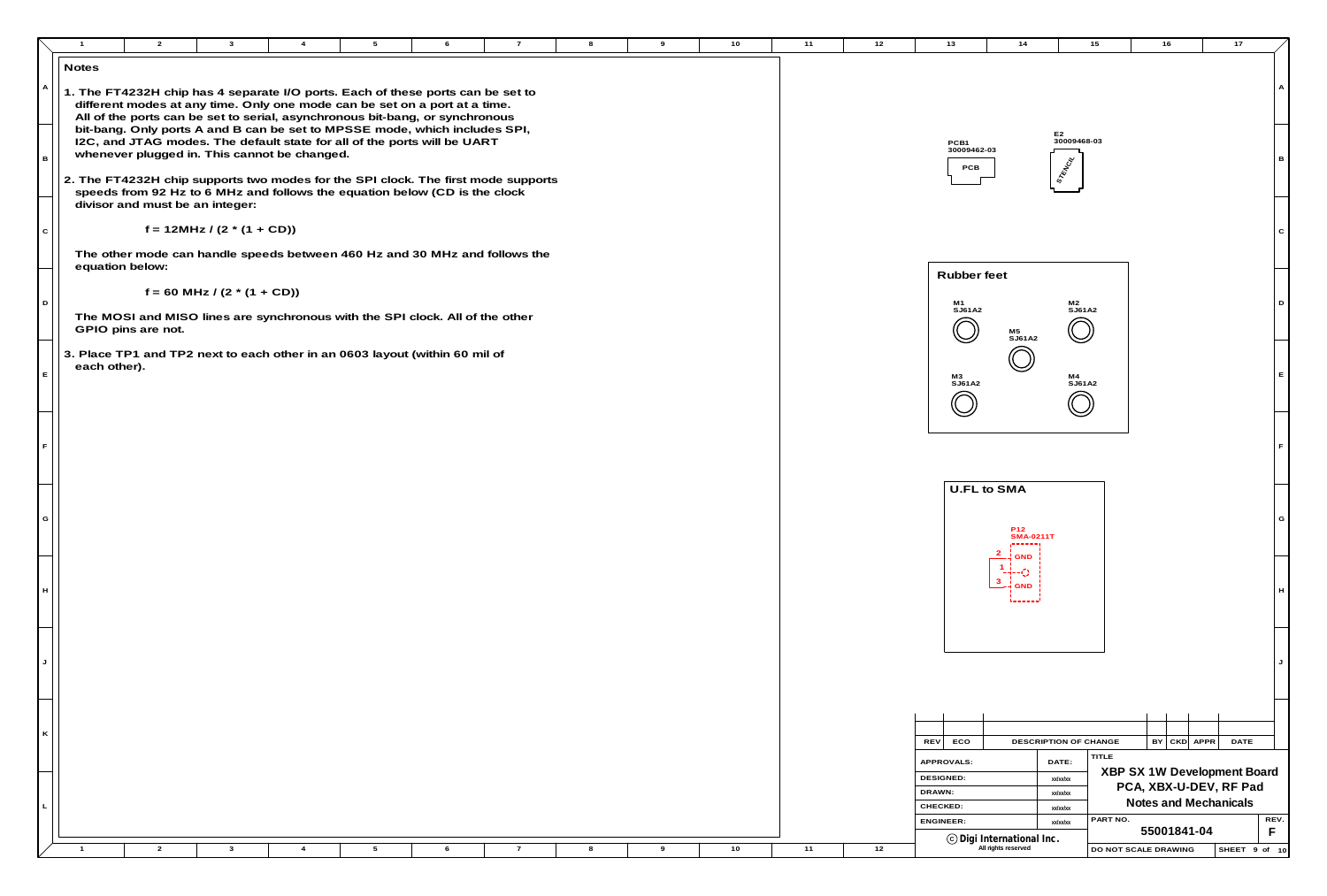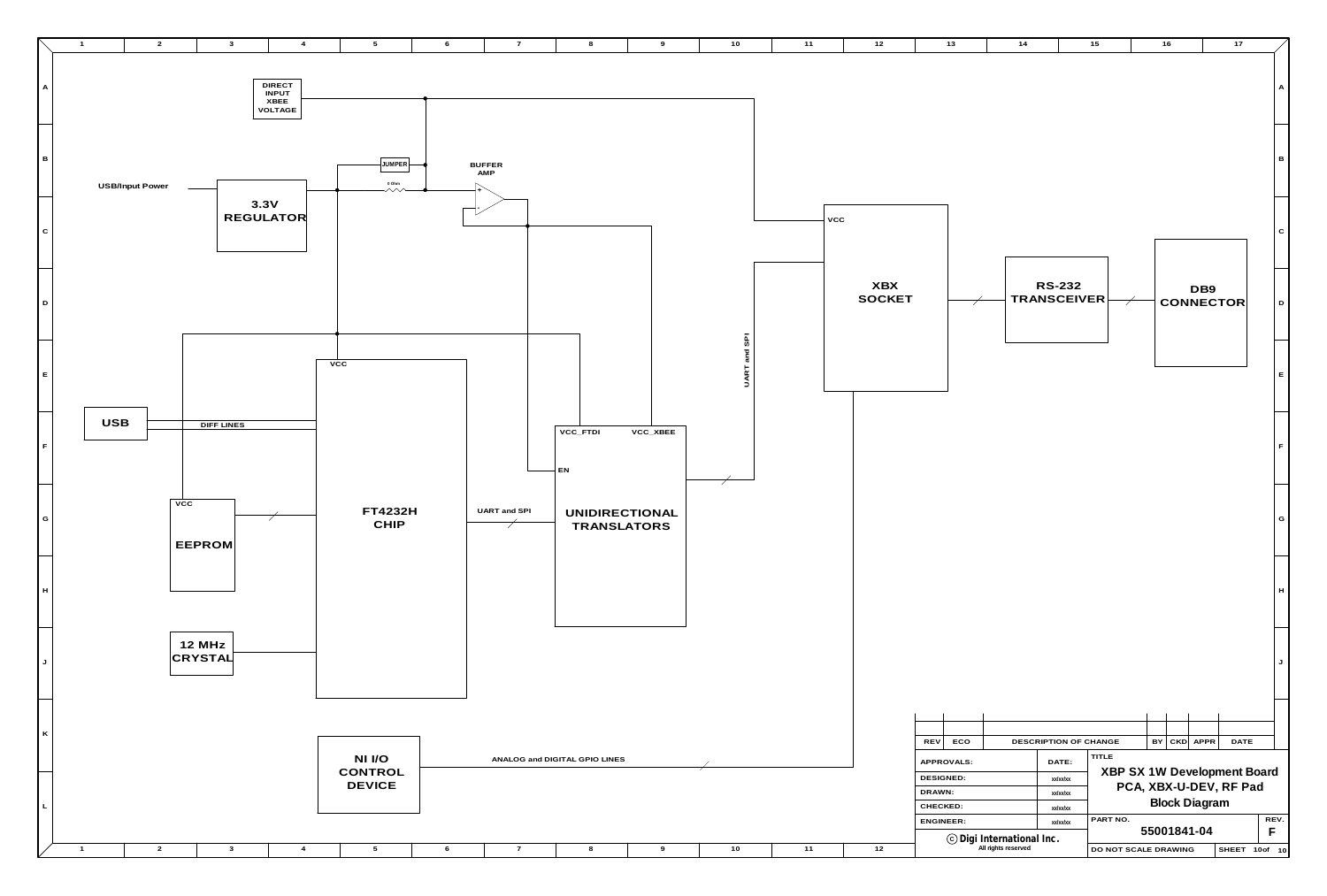